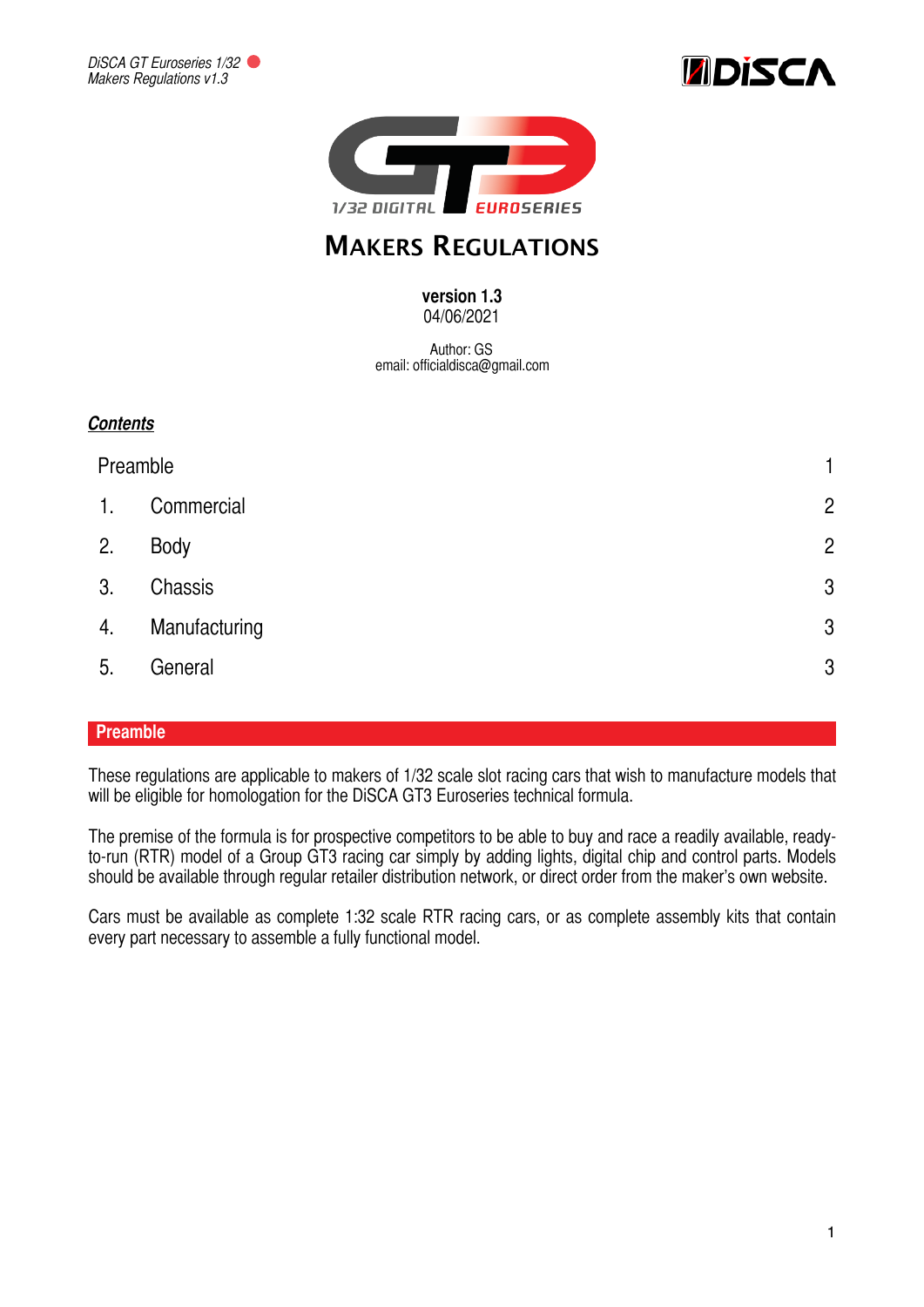

#### <span id="page-1-0"></span>**1. Commercial**

- **1.1.** A maker is defined as being registered as a "going concern" business with their respective local authority. The maker must provide one, or more, of the following to DiSCA;
	- **1.1.1.** Company number, registered with regional business authority.
	- **1.1.2.** VAT registration number, registered with regional taxation authority.
	- **1.1.3.** Other such registration of business activity registered with the relevant body.
- **1.2.** Product availability must be global, worldwide, unless reasonable exemption for any given region or zone can be fully justified by the maker.
- **1.3.** Distribution of product must be through one or more of the following;
	- **1.3.1.** Bonafide model car and hobby product distribution network
	- **1.3.2.** Bonafide slot car retailer with trading premises
	- **1.3.3.** Direct to consumer order through maker's own website
- **1.4.** Sales via eBay, Amazon, facebook, or other similar websites and/or social media channels, without any of the means detailed in 1.3, are not considered to be acceptable distribution networks.

## <span id="page-1-1"></span>**2. Body**

- **2.1.** Body shells must be 1/32 scale, ±3.0mm, in all dimensions and directions.
- **2.2.** Body shells must be made from injection moulded plastic, additive manufacturing, or other accepted 'hard-body' construction approved by the organizers. Materials used in body manufacture must be declared to the organisation, and are subject to approval or rejection without comment.
- **2.3.** All lenses, glass, spoilers, wings, mirrors and the driver's cockpit must be accurately modelled and supplied.
- **2.4.** The body must be designed to be mounted to the chassis using threaded screws. In other words, a traditional "body post" configuration must be used.
- **2.5.** The body must be a 1/32 scale model of a Group GT3 racing car, as per FIA Group GT3 homologation lists.
	- **2.5.1.** Simply being an FIA GT3 homologated model does not guarantee acceptance to DiSCA GT3 Euroseries. Models are selectively homologated in accordance with their 1:1 racing history and general fitting in with the series ethos. Any questions regarding model selection should be directed to the organisation.